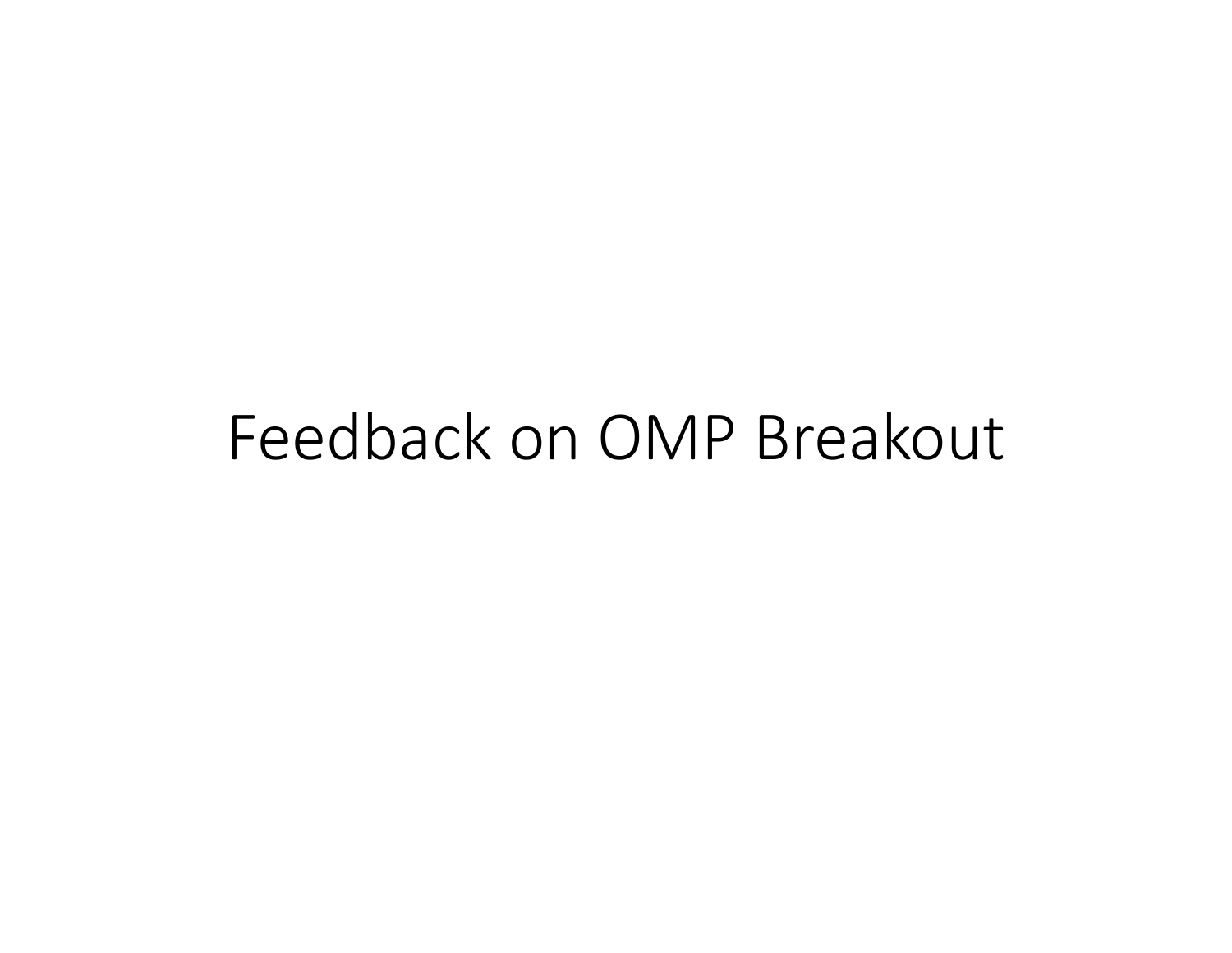- Lots of questions clarifying existing standard
- Interoperability with streams
	- General agreement that would be useful
		- Interoperate with existing CUDA code
		- Possible that target pragma could be used for most offloads, but critical kernel could still be CUDA
	- Difficulties in getting agreement from all vendors for a Nvidia specific feature
	- Implementation may not be straightforward
	- Lead into discussion of support for CUDA events
	- Accelerator/tasking subcommittees should take this up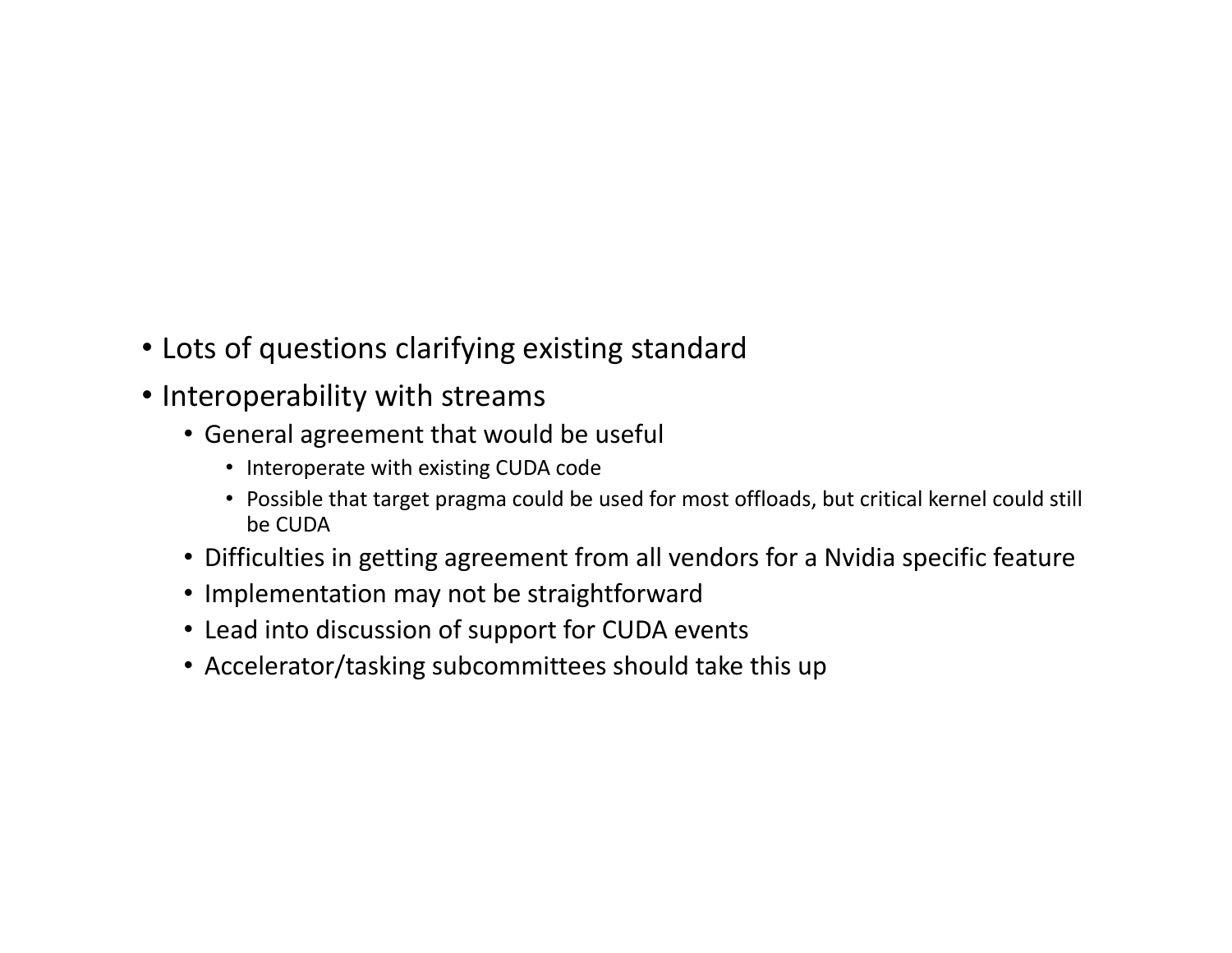- Specialization of functions for different devices
	- (didn't Barcelona have a proposal for this over 10 years ago)
	- Not possible without a way to check what device you are on
	- Maybe super-if can help with this
	- Kokkos would be a customer for a feature like this
	- Maybe just host/no-host would be easier to get accepted
- Support for shared memory on GPU can be a big factor for performance
	- There should be ways to do this in OMP 5 with support for different classes of memory
	- May rely on Vendor choices on how different types are mapped to hardware
	- This can lead to interoperability problems if different compilers for the same machine make different choices
	- Currently, although vendors ARE talking to each other, no emphasis on this type of interoperability
		- Perhaps need a reference implementation
		- Clang/LLVM may be that?
		- Major features that are very likely to get into standar may be acceptable to community, but unlikely that constant churn would be acceptable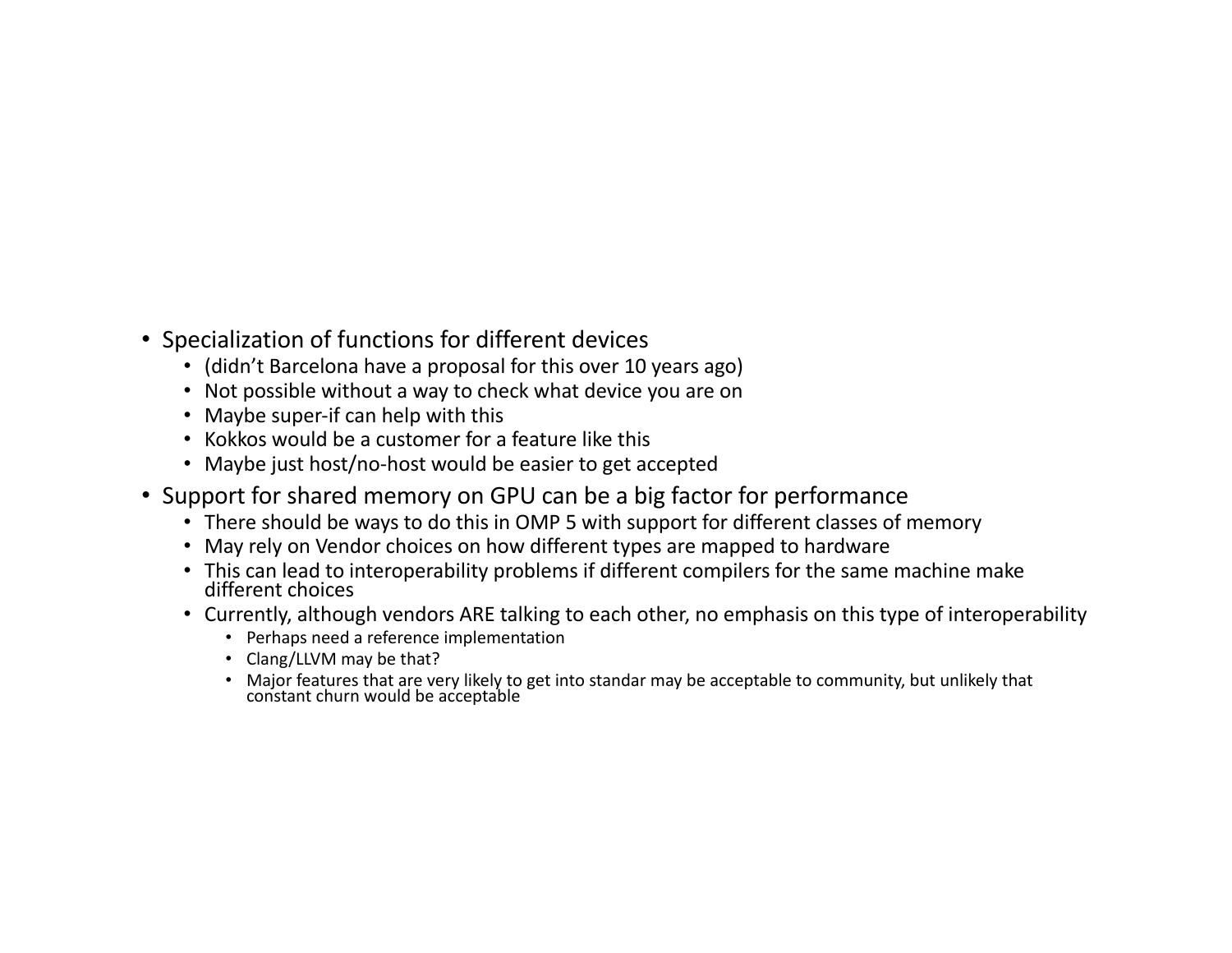- Suggested that algorithms other than reduction (Scan for example) could be added to allow vendors to provide optimized implementations
- Decouple teams from target
- Discussion of updating the base languages and what limitations there may be
- First touch/next touch discussion
- Can we define subsets of the spec? ... or deprecate features
	- Eg, tasks are required on GPU but impact performance of parallel for etc
- What would people like removed? ... no real answers
- Can we add hints to let compiler assume that certain things wont be a problem?
- Error model?